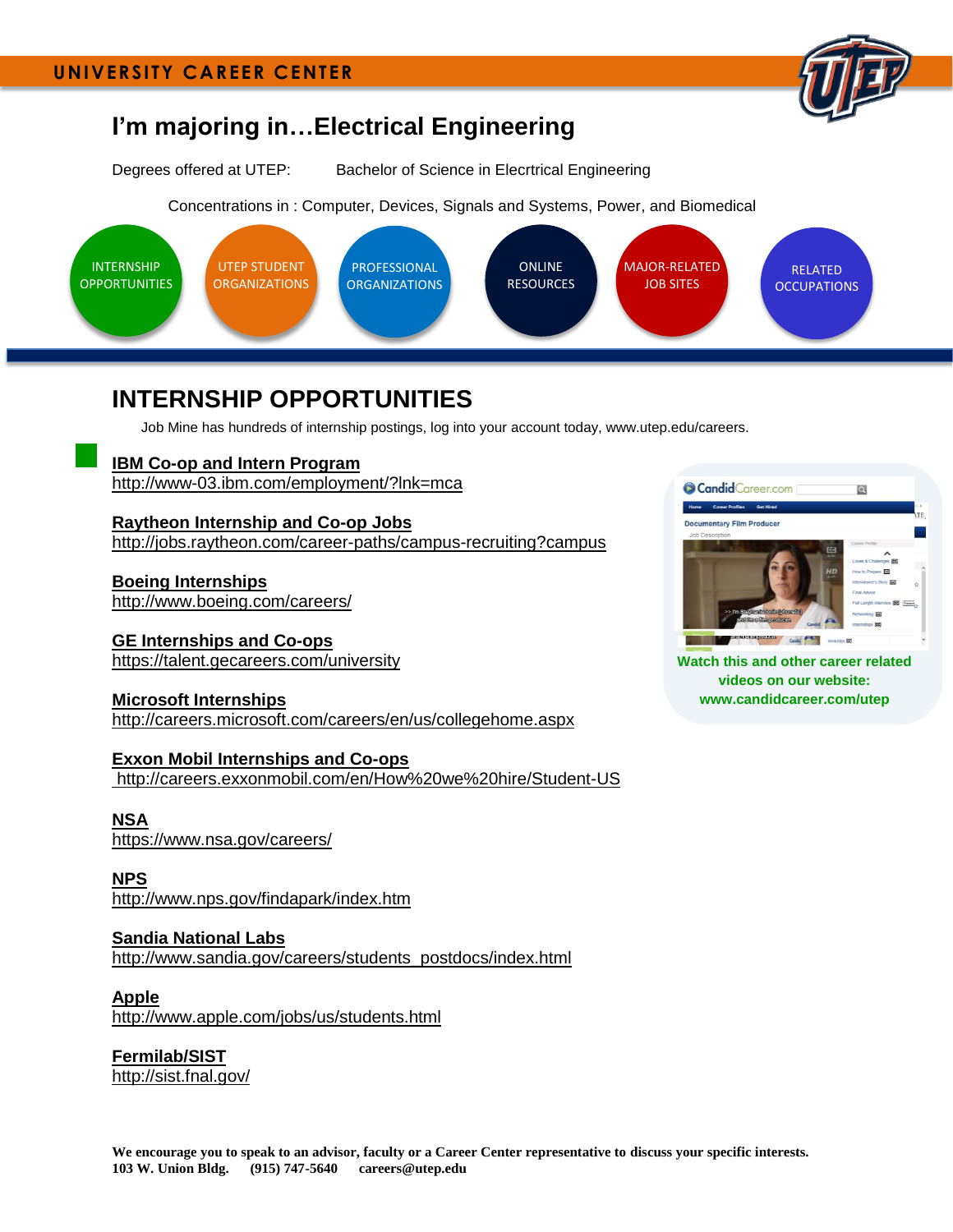## **UNIVERSITY CAREER CENTER**

#### **[Honda](http://corporate.honda.com/careers/find-a-job.aspx)** <http://corporate.honda.com/careers/find-a-job.aspx>

#### **[Lockheed Martin Internships and Co-ops](http://www.lockheedmartinjobs.com/internships-coops.asp)**

<http://lockheedmartinjobs.com/college-students.aspx>

**WISE – [Internship](http://www.wise-intern.org/application/index.html)** <http://www.wise-intern.org/application/index.html>

**Texas Intruments** <https://careers.ti.com/search-jobs/?job-type=Intern>

**INROADS** <https://inroads.org/>

# <span id="page-1-0"></span>**UTEP STUDENT ORGANIZATIONS**

**[Institute of Electrical and Electronics Engineers \(IEEE\)](http://engineering.utep.edu/ieee/)** <http://engineering.utep.edu/ieee/>

**[American Society for Engineering Education \(ASEE\)](http://www.asee.org/)** <http://www.asee.org/>

**[Engineering Student Leadership Council \(ESLC\)](http://engineering.utep.edu/eslc/)** <https://minetracker.utep.edu/organization/eslc>

**[Association for Computing Machinery \(ACM\)](https://acmutep.wordpress.com/)** <http://acmutep.wordpress.com/tag/volunteers/>

**[National Society of Black Engineers \(NSBE\)](http://organizations.utep.edu/Default.aspx?alias=organizations.utep.edu/NSBE)** <http://organizations.utep.edu/Default.aspx?alias=organizations.utep.edu/NSBE>

**[The Joint Student Chapter of the Society of Mexican American Engineers and Scientists](http://organizations.utep.edu/Default.aspx?alias=organizations.utep.edu/maesshpe)  [\(MAES\) and the Society of Hispanic Professional Engineers \(SHPE\)](http://organizations.utep.edu/Default.aspx?alias=organizations.utep.edu/maesshpe)** <http://organizations.utep.edu/Default.aspx?alias=organizations.utep.edu/maesshpe>

**[Society of Women Engineers \(SWE\)](http://engineering.utep.edu/swe/SWE/Home.html)** <http://engineering.utep.edu/swe/SWE/Home.html>

**[Eta Kappa Nu \(HKN\)](http://www.hkn.org/index.asp)** <http://www.hkn.org/index.asp>

**[Tau Beta Pi \(TBP\)](http://www.tbp.org/home.cfm)** <http://www.tbp.org/home.cfm>

#### **Biomedical Engineering Society (BMES)**

<http://www.bmes.org/>



**See videos and read occupation profiles**

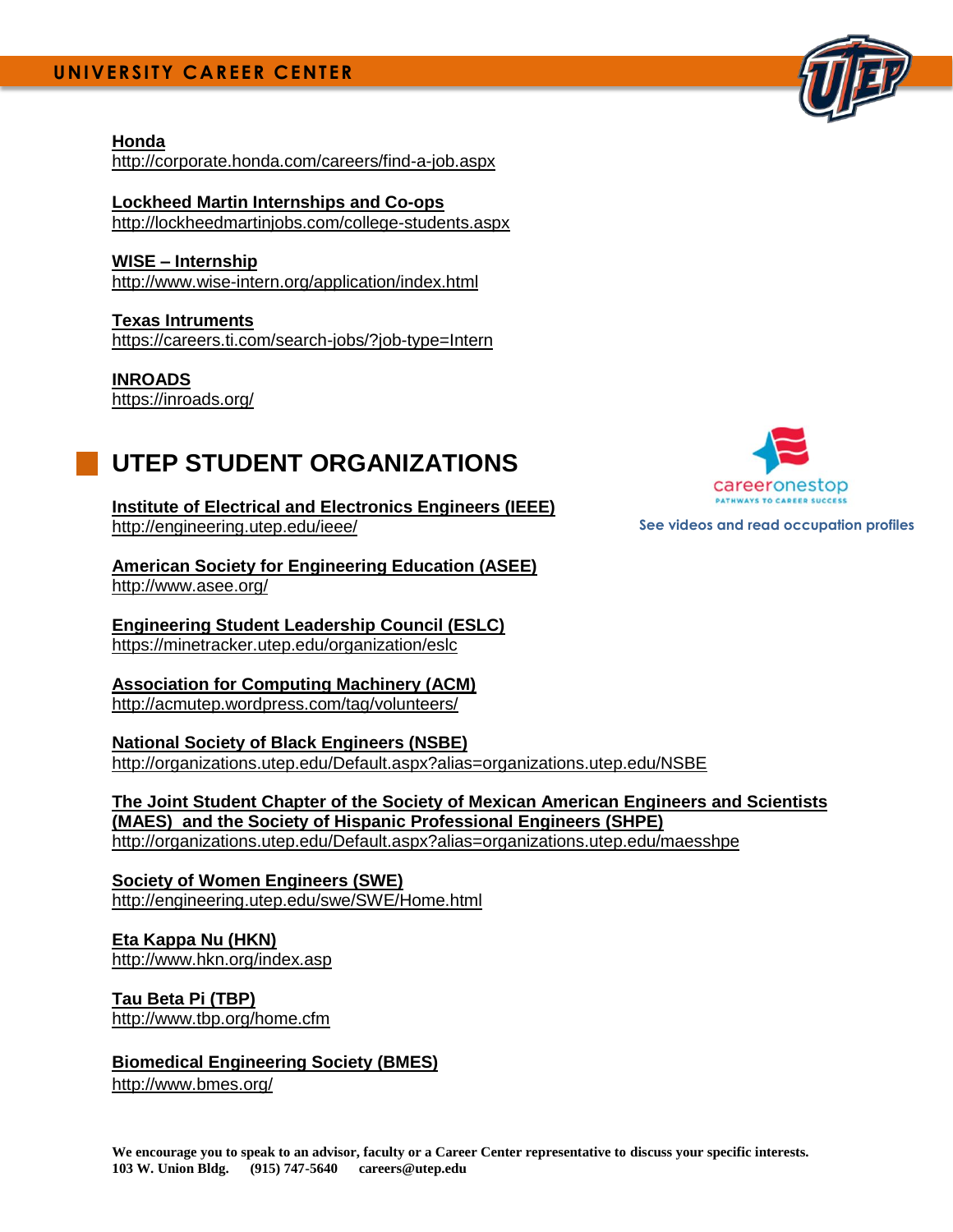## **UNIVERSITY CAREER CENTER**

# <span id="page-2-0"></span>**PROFESSIONAL ORGANIZATIONS**

**[Institute of Electrical and Electronics Engineers \(IEEE\)](http://www.ieee.org/)** <http://www.ieee.org/>

**[National Society of Black Engineers \(NSBE\)](http://www.nsbe.org/)** <http://www.nsbe.org/>

**[Society of Women Engineers \(SWE\)](http://societyofwomenengineers.swe.org/)** <http://societyofwomenengineers.swe.org/>

**[Eta Kappa Nu \(HKN\)](http://www.hkn.org/)** <http://www.hkn.org/>

**[Tau Beta Pi \(TBP\)](http://www.tbp.org/)** <http://www.tbp.org/>

**Biomedical Engineering Society (BMES)** <https://www.bmes.org/>

# <span id="page-2-1"></span>**ONLINE RESOURCES**

**[All Electronics](http://www.allelectronics.com/)** <http://www.allelectronics.com/>

**[Computer Guides](http://pcnineoneone.com/howto/) - How To** <http://pcnineoneone.com/howto/>

**[Computer Hardware](http://cnx.org/content/m15039/latest/)** <http://cnx.org/content/m15039/latest/>

**[Computer Hardware -](http://en.wikipedia.org/wiki/Computer_hardware) Wikipedia** [http://en.wikipedia.org/wiki/Computer\\_hardware](http://en.wikipedia.org/wiki/Computer_hardware)

**[Computer Hardware -](http://www.webopedia.com/TERM/H/hardware.html) Webopedia** [http://www.webopedia.com/TERM/H/hardware.htm](http://www.webopedia.com/TERM/H/hardware.html)

**[Computer Manufacturing -](http://www.intel.com/education/manufacturing/index.htm) Inside Intel** [http://www.intel.com/about/corporateresponsibility](http://www.intel.com/about/corporateresponsibility/education/index.htm) [/education/index.htm](http://www.intel.com/about/corporateresponsibility/education/index.htm)

**Computers - [How Stuff Works](http://computer.howstuffworks.com/)** <http://computer.howstuffworks.com/>

**[Motherboard Basics](http://www.pctechguide.com/11Motherboards.htm)** <http://www.pctechguide.com/motherboards>

**[Digital Logic Circuits](http://www.jhu.edu/~virtlab/logic/log_cir.htm)** [http://www.jhu.edu/~virtlab/logic/log\\_cir.htm](http://www.jhu.edu/~virtlab/logic/log_cir.htm)



**We encourage you to speak to an advisor, faculty or a Career Center representative to discuss your specific interests. 103 W. Union Bldg. (915) 747-5640 careers@utep.edu**

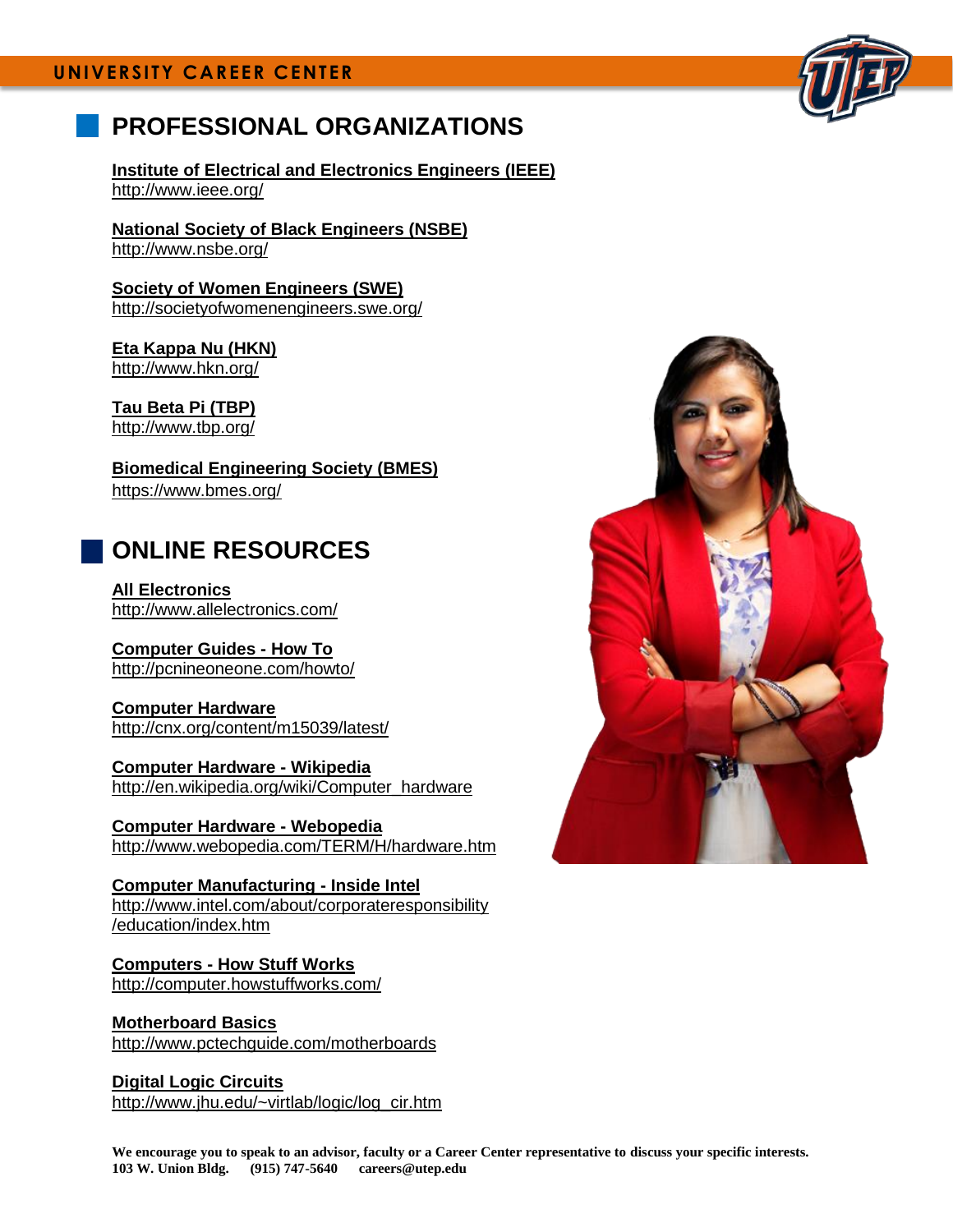## **UNIVERSITY CAREER CENTER**

### **DSL - [How It Works](http://www.howstuffworks.com/dsl.htm)**

<http://www.howstuffworks.com/dsl.htm>

#### **[Electric Circuits](http://www.allaboutcircuits.com/vol_1/chpt_1/3.html)**

[http://www.allaboutcircuits.com/vol\\_1/chpt\\_1/3.html](http://www.allaboutcircuits.com/vol_1/chpt_1/3.html)

#### **[Electrical Associations](http://www.electric-find.com/associations/associations.htm)**

[http://www.electric-find.com](http://www.electric-find.com/associations/associations.htm) [/associations/associations.htm](http://www.electric-find.com/associations/associations.htm)

### **[Electrical Contractor Licensing Boards](http://www.electric-find.com/license.htm)**

<http://www.electric-find.com/license.htm>

### **[Electrical Organizations](http://www.ieee.org/web/societies/home/index.html)**

[http://www.ieee.org/societies\\_communities](http://www.ieee.org/societies_communities/index.html) [/index.html](http://www.ieee.org/societies_communities/index.html)

**[Electronic Components and Equipment](http://futurlec.com/)** <http://futurlec.com/>

**[Embedded Computer Technologies](http://www.intel.com/p/en_US/embedded/hwsw/technology/?iid=tech_product%20embedded)** [http://www.intel.com/p/en\\_US/embedded/hwsw/technology/?iid=tech\\_product%20embedded](http://www.intel.com/p/en_US/embedded/hwsw/technology/?iid=tech_product%20embedded)

### **[Fiber Optics](http://en.wikipedia.org/wiki/Optical_fiber)**

[http://en.wikipedia.org/wiki/Optical\\_fiber](http://en.wikipedia.org/wiki/Optical_fiber)

### **Hard Disks – [PC Tech Guide](http://www.pctechguide.com/31HardDisk.htm)**

<http://www.pctechguide.com/hard-disks>

#### **[High Speed Communication Circuits](http://www.ice.rwth-aachen.de/publications/publications-detail/bib/Dawid94ISCAS/)**

<http://www.ice.rwth-aachen.de/publications/publications-detail/bib/Dawid94ISCAS/>

**[How a Microprocessor Works](http://www.howstuffworks.com/microprocessor.htm)** <http://www.howstuffworks.com/microprocessor.htm>

#### **[Microelectronic Devices and Circuits](http://ocw.mit.edu/courses/electrical-engineering-and-computer-science/6-012-microelectronic-devices-and-circuits-fall-2009/lecture-notes/)**

[http://ocw.mit.edu/courses/electrical-engineering-and-computer-science/6-012-microelectronic](http://ocw.mit.edu/courses/electrical-engineering-and-computer-science/6-012-microelectronic-devices-and-circuits-fall-2009/lecture-notes/)[devices-and-circuits-fall-2009/lecture-notes/](http://ocw.mit.edu/courses/electrical-engineering-and-computer-science/6-012-microelectronic-devices-and-circuits-fall-2009/lecture-notes/)

#### **[Electrical Careers and Resources Links](http://www.khake.com/page18.html)** <http://www.khake.com/page18.html>

## **WebEE - [Electrical Engineering Resources](http://www.web-ee.com/)**

<http://electronicdesign.com/>

**[Electrical Engineer Salary Outlook](http://www.engineersalary.com/Electrical.asp)** <http://www.engineersalary.com/Electrical.asp>

## **[Electrical Engineering: The Princeton Review](http://www.princetonreview.com/)**

<http://www.princetonreview.com/>



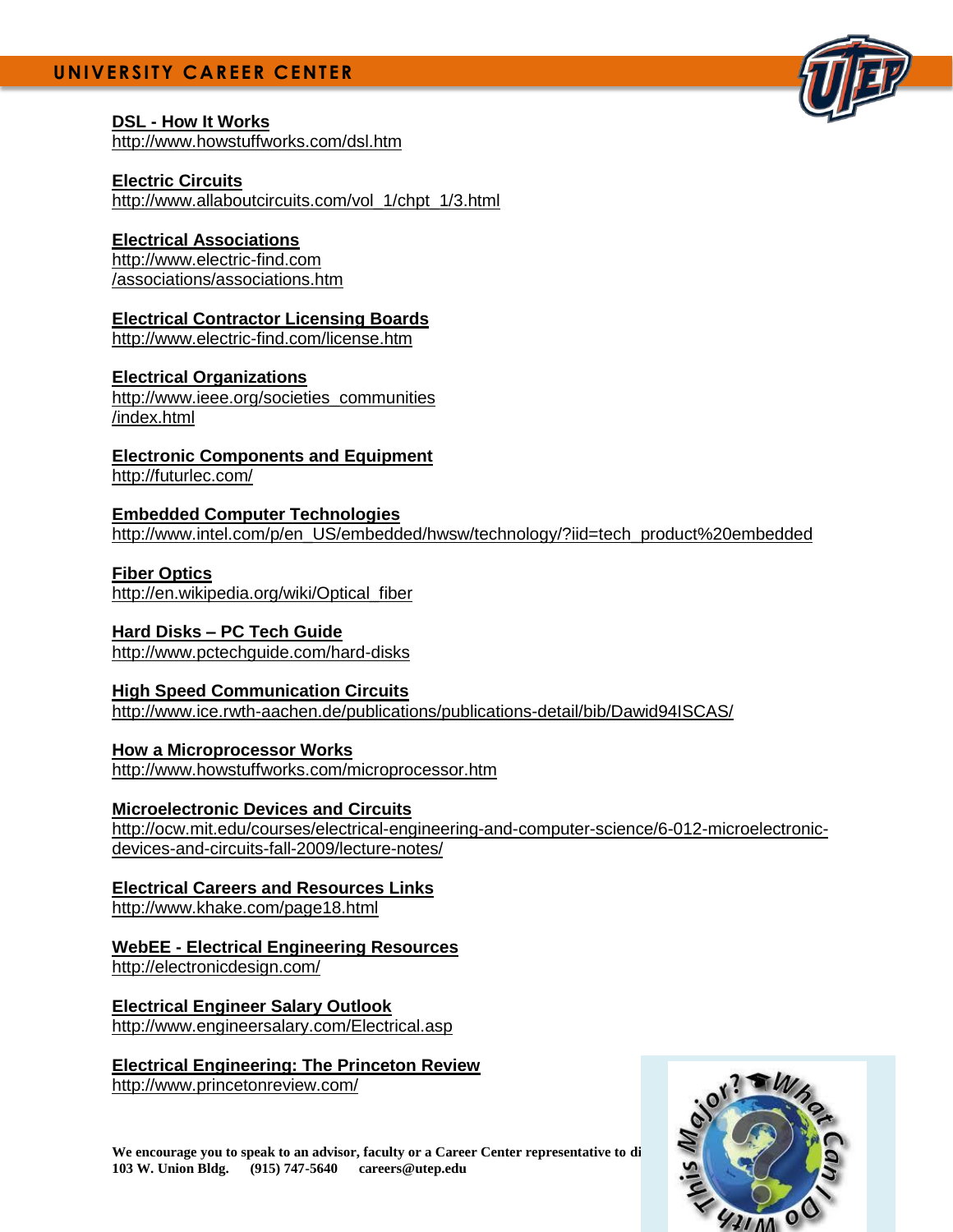### **[Introduction to Electric Circuits](https://www.sciencedirect.com/science/book/9780340631980)**

<https://www.sciencedirect.com/science/book/9780340631980>

# **MAJOR RELATED JOB SITE**

### **[Apprenticeships](http://www.khake.com/page58.html)**

<http://www.khake.com/page58.html>

## **[Audio and Video Technicians](http://www1.ctdol.state.ct.us/jcc/profile.asp?sstrOccupationCode=274011)**

[http://www1.ctdol.state.ct.us/jcc/profile.asp](http://www1.ctdol.state.ct.us/jcc/profile.asp?sstrOccupationCode=274011) [?sstrOccupationCode=274011](http://www1.ctdol.state.ct.us/jcc/profile.asp?sstrOccupationCode=274011)

## **[Careers in Energy and Power](http://www.khake.com/page49.html)**

<http://www.khake.com/page49.html>

### **[Careers in Lighting](http://www.ncqlp.org/careers/index.html)**

<http://www.ncqlp.org/careers/index.html>

## **[Communication and Equipment Mechanics](http://www.bls.gov/ooh/Installation-Maintenance-and-Repair/Telecommunications-equipment-installers-and-repairers-except-line-installers.htm)**

[http://www.bls.gov/ooh/Installation-Maintenance](http://www.bls.gov/ooh/Installation-Maintenance-and-Repair/Telecommunications-equipment-installers-and-repairers-except-line-installers.htm)[and-Repair/Telecommunications-equipment-installers](http://www.bls.gov/ooh/Installation-Maintenance-and-Repair/Telecommunications-equipment-installers-and-repairers-except-line-installers.htm) [-and-repairers-except-line-installers.htm](http://www.bls.gov/ooh/Installation-Maintenance-and-Repair/Telecommunications-equipment-installers-and-repairers-except-line-installers.htm)

### **[Electric Power Plant Operators](http://www.bls.gov/ooh/Production/Power-plant-operators-distributors-and-dispatchers.htm)**

[http://www.bls.gov/ooh/Production/Power](http://www.bls.gov/ooh/Production/Power-plant-operators-distributors-and-dispatchers.htm) [-plant-operators-distributors-and-dispatchers.htm](http://www.bls.gov/ooh/Production/Power-plant-operators-distributors-and-dispatchers.htm)

### **[Electrical Engineer Career](http://www.ieeeusa.org/careers/#careerpubs)**

<http://www.ieeeusa.org/careers/#careerpubs>

### **[Electrical Engineering -](http://www.careercornerstone.org/eleceng/eleceng.htm) Career Corner**

<http://www.careercornerstone.org/eleceng/eleceng.htm>

### **[Electrical Engineering -](http://www.tryengineering.org/explore.php) Try Engineering**

<http://www.tryengineering.org/explore.php>

### **[Electronic Engineering Technician](http://www.onetonline.org/link/summary/17-3023.01)**

<http://www.onetonline.org/link/summary/17-3023.01>

### **[Elevator Installers and Repairers](http://www.iseek.org/sv/Careers?id=13000:100068)**

<http://www.iseek.org/>

### **[Engineering Careers](http://www.khake.com/page53.html)**

<http://www.khake.com/page53.html>

## **Entrepreneur - [Start Your Own Business](http://www.khake.com/page31.html)**

<http://www.khake.com/page31.html>

### **[Stationary Engineers](http://online.onetcenter.org/link/summary/51-8021.00)** <http://www.onetonline.org/link/summary/51-8021.00>